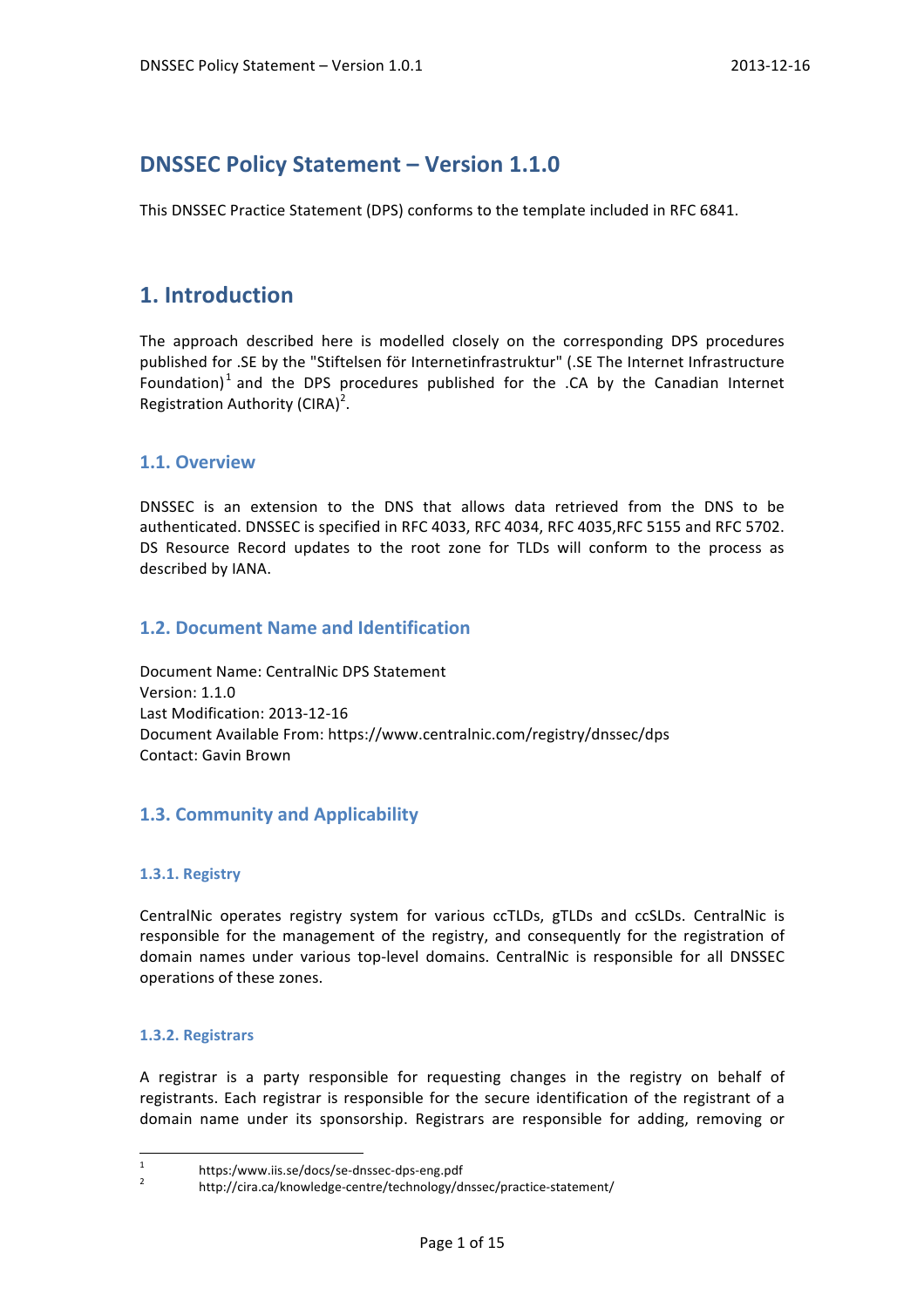updating Delegation Signer (DS) records for each domain at the request of the domain's registrant.

### **1.3.3. Registrants**

Registrants are responsible for generating and protecting their own keys, and registering and maintaining corresponding DS records through a registrar.

### **1.3.4. DNS Operators**

The registrant may outsource their technical responsibility to a third-party DNS Operator.

### **1.3.5. Relying Party**

The relying party is the entity that makes use of DNSSEC signatures, such as DNSSEC validators and other applications. Relying parties should make use of a root zone trust anchor to obtain the trust anchors for the various zones via publication of the DS record.

### **1.3.6. Applicability**

This DPS applies to all top-level and second-level domains operated by CentralNic.

## **1.4. Specification Administration**

This DPS is updated as appropriate with best practices in the industry.

### **1.4.1. Specification Administration Organisation**

CentralNic Ltd, 35-39 Moorgate, London, EC2R 6AR, United Kingdom.

### **1.4.2. Contact Information**

Operations Team, CentralNic Ltd, 35-39 Moorgate, London, EC2R 6AR, United Kingdom. Email dnssec@centralnic.com

### **1.4.3. Specification Change Procedures**

The current version of this document is available at:

https://www.centralnic.com/registry/dnssec/dps

CentralNic may amend the DPS without notification for changes, but will provide reasonable notice of significant changes. All changes to this DPS will be effective immediately upon publication.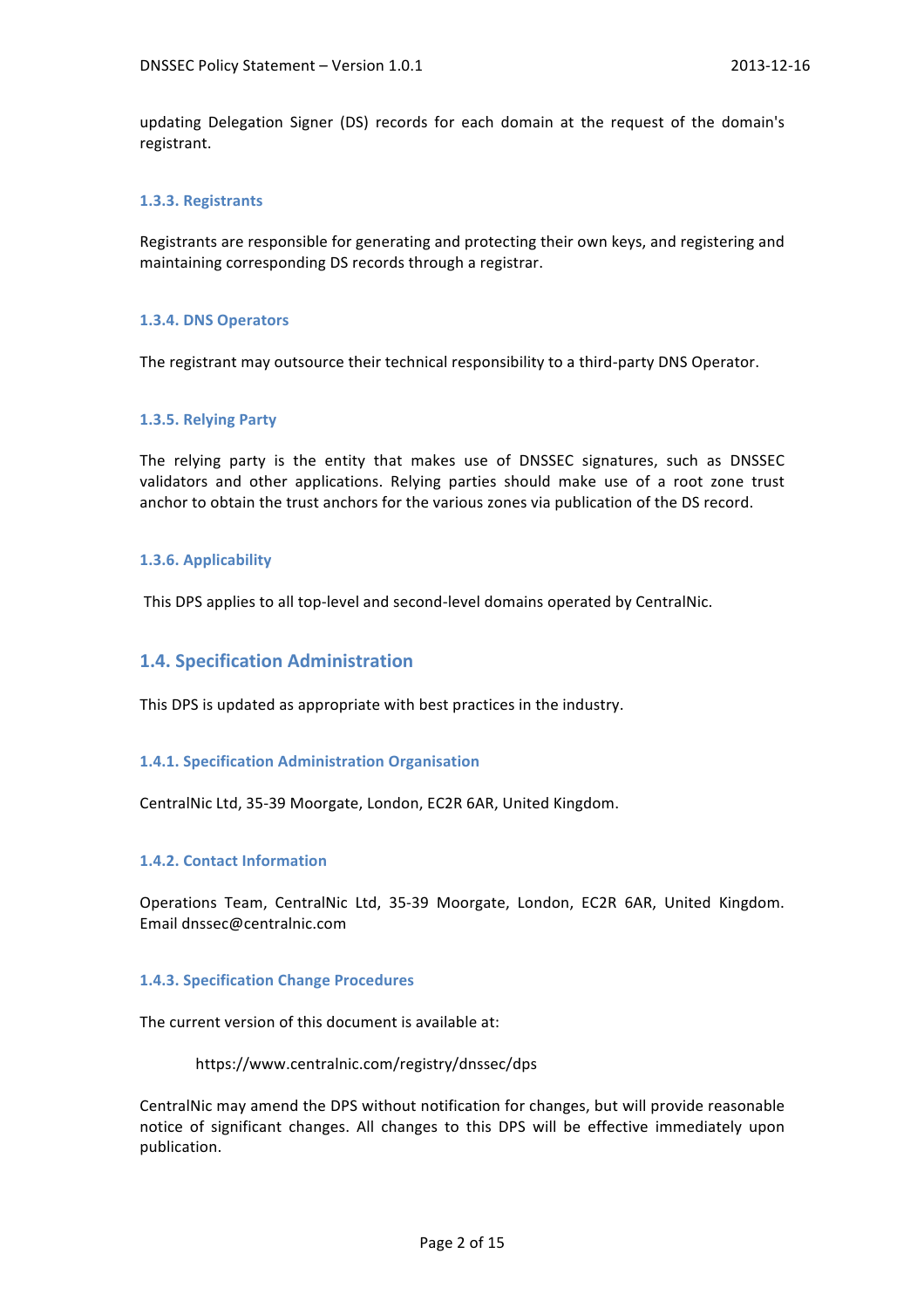# **2. Publication and Repositories**

Notifications relevant to DNSSEC at CentralNic will be distributed by e-mail to CentralNic registrars and the dns-operations mailing list<sup>3</sup>.

## **2.1. Repositories**

CentralNic publishes DNSSEC-related information to the general public at:

https://www.centralnic.com/registry/dnssec

# **2.2. Publication of public keys**

CentralNic publishes Key Signing Key (KSK) for its zones as DS records in the root zone. Historic key information will be published at:

https://www.centralnic.com/support/dnssec

# **3. Operational Requirements**

## **3.1. Meaning of Domain Names**

For the purposes of this document, a domain name is a name registered under a top-level domain (ccTLD such as .LA, gTLD such as .WIKI) or second-level domain (ccSLD such as .UK.COM), and corresponds to a delegation from the parent zone to name servers operated for the domain name's registrant.

## **3.2. Identification and Authentication of Child Zone Manager**

Identification and authentication of each child zone manager is the responsibility of the sponsoring registrar for the domain name.

# **3.3. Registration of delegation signer (DS) resource records**

The registry accepts DS records through an RFC 5910 EPP interface and via the Registrar Console<sup>4</sup>. The registry will accept any syntactically valid DS record, and no checks will be performed as to the accuracy of the trust anchor with respect to the child zone's KSK to allow pre-publishing of DS records.

 $3$  https:/lists.dns-oarc.net/mailman/listinfo/dns-operations<br> $4$  https://registrar-console.centralnic.com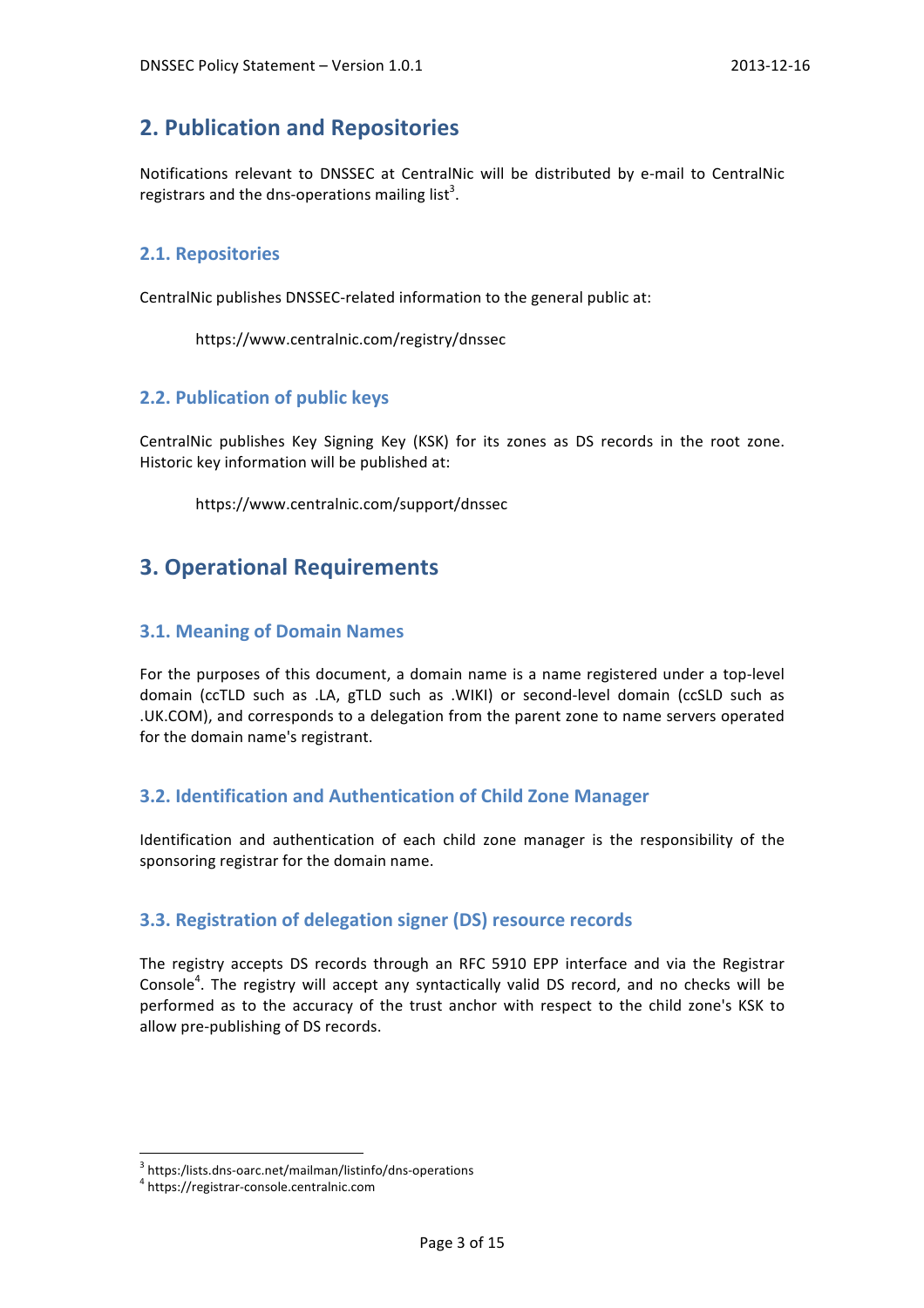## **3.4. Method to Prove Possession of Private Key**

The sponsoring registrar for a domain name is responsible for authenticating the registrant as the manager of the domain name in control of the private key.

### **3.5. Removal of Delegation Signer Record**

DS records are removed from the registry using an EPP interface according to RFC 5910 or manually via the CentralNic Registry web interface.

### **3.5.1. Who can request removal**

The registrant has the authority to request removal of a DS record, subject to identical authentication as required for modifications of NS records.

### **3.5.2. Procedure for removal request**

The registrant of a domain name requests the domain's sponsoring registrar to remove the DS record. The registrar transmits this request to the registry using EPP or the Registrar Console. Once the transaction has been successfully received and processed by the registry, the DS record will be removed from the zone when the following revision of the zone is distributed (no later than 60 minutes after). The sponsoring registrar must comply with requests from the registrant, regardless of the standing between the two parties.

### **3.5.3. Emergency removal request**

There is no provision for emergency removal requests.

# **4. Facility, Management and Operational Controls**

### **4.1. Physical Controls**

CentralNic has implemented a Security Policy, which supports the security requirements of this DPS.

### **4.1.1. Site Location and Construction**

CentralNic has established two fully operational and geographically dispersed operation centres. Both sites are protected by multiple tiers of physical security that deter, prevent and detect unauthorized access attempts. Each site contains a full set of equipment necessary to sign and validate all zones. All signing components are placed within locked cabinets. A third site is used to store off-line HSMs and associated portable media, within a secure container.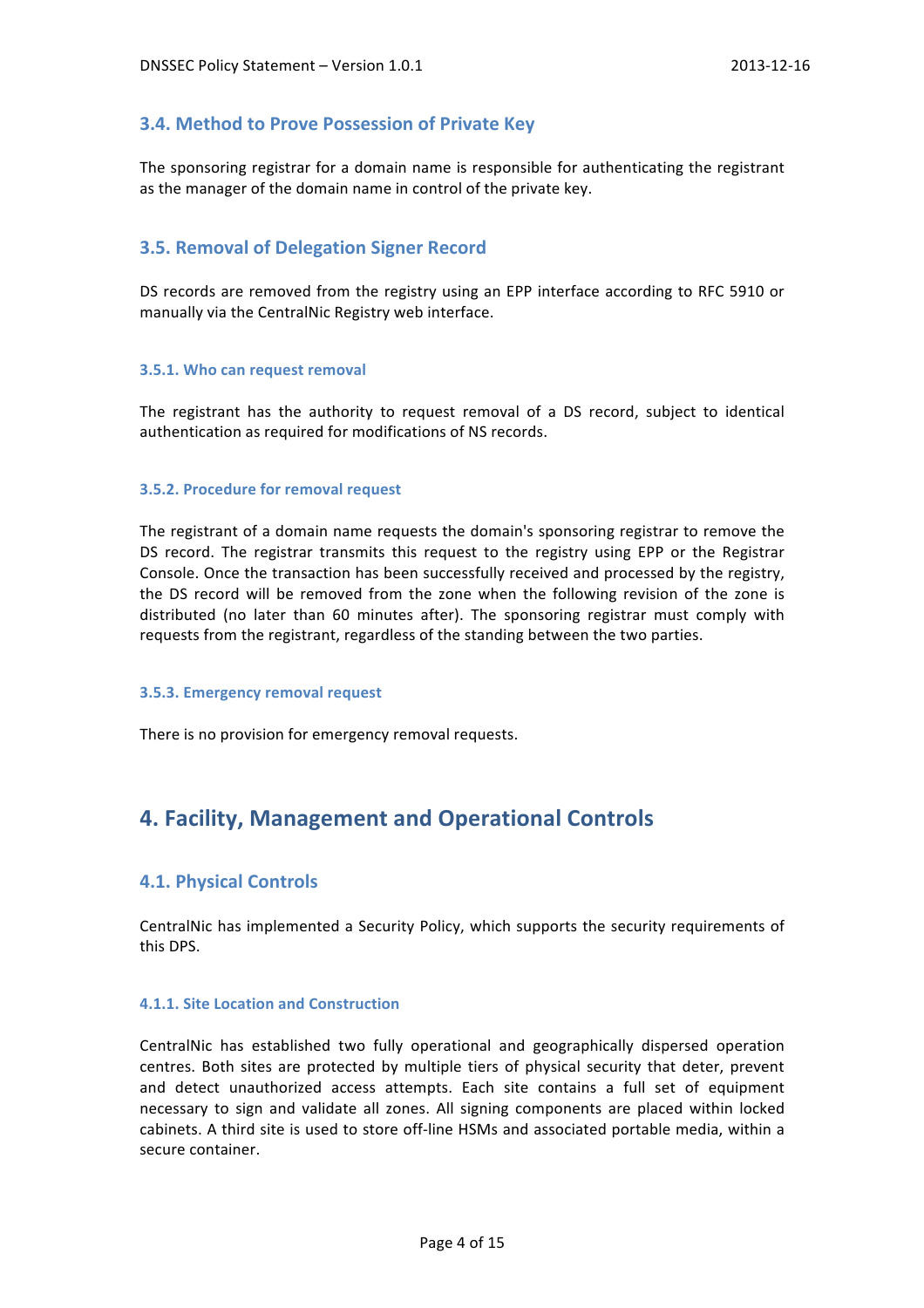### **4.1.2. Physical Access**

Physical access to operation centres is restricted to authorized personnel. Access is controlled using RFID photo cards and visual confirmation of identity by security personnel. Technical areas are further controlled by PIN entry locks on doors. Access to locked cabinets is further restricted to personnel with trusted roles. The physical security system includes additional tiers of key management security and segregation of duties to protect both online and offline storage of HSMs and keying material.

Offline HSMs are protected through the use of locked cabinets.

### **4.1.3. Power and Air Conditioning**

Operation centers are equipped with redundant power sources and air conditioning systems to ensure a consistent, stable operating environment.

#### **4.1.4. Water Exposure**

Both operation centers implement flood protection and detection mechanisms.

### **4.1.5. Fire Prevention and Protection**

Operation centers are equipped with fire detection and extinguishing systems.

### **4.1.6. Media Storage**

All media containing production software and data, audit, archive, or backup information is stored securely within the operation centers

### **4.1.7. Waste Disposal**

Sensitive media and other material that may contain sensitive information are destroyed in a secure manner, either by CentralNic or by a contracted party.

### **4.1.8. Off-Site Backup**

CentralNic performs regular backups of critical data, audit logging data and other sensitive information. An off-site facility is leveraged for storage of backup media. Physical access to the storage facility is limited to authorized personnel.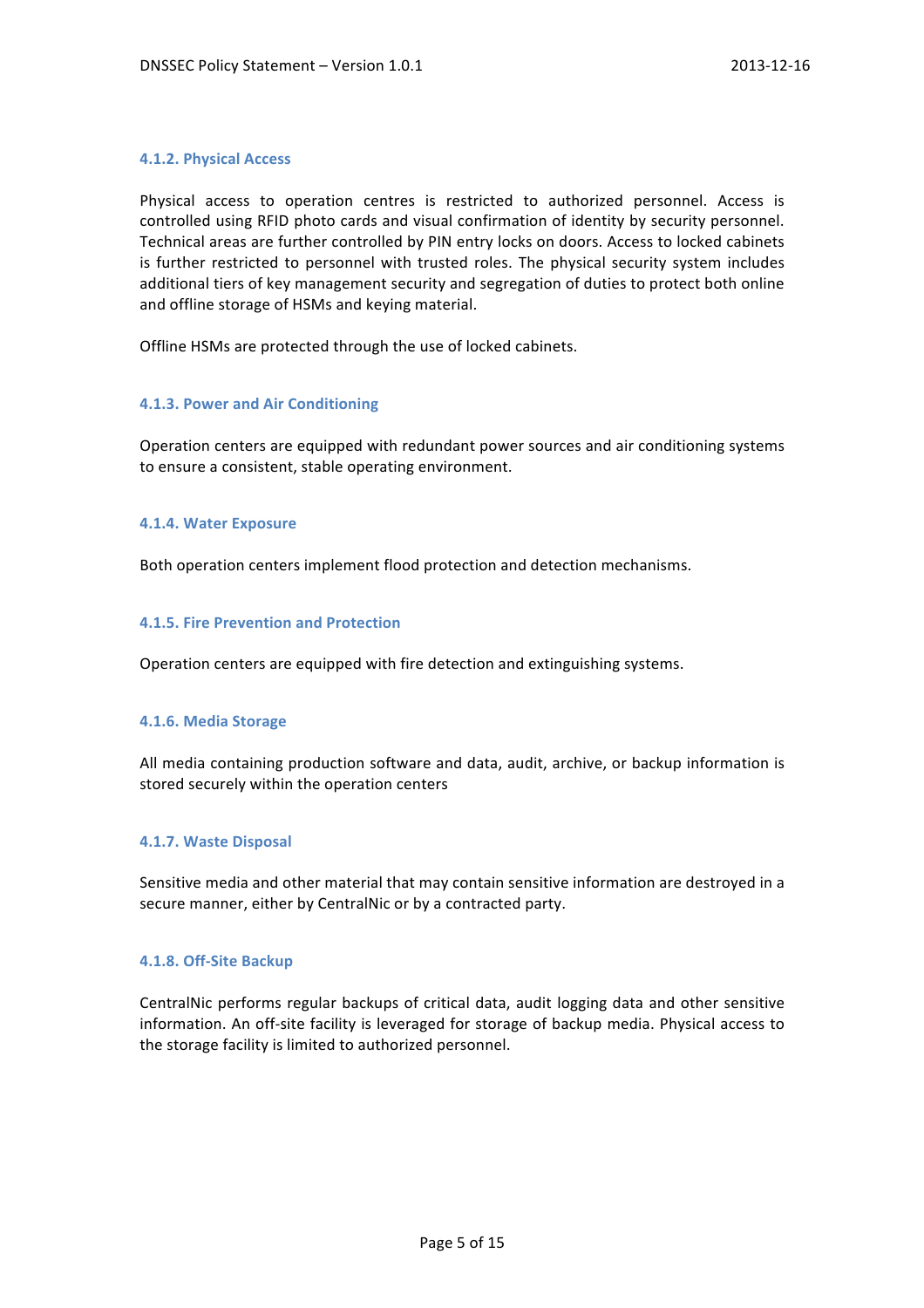# **4.2. Procedural Controls**

### **4.2.1. Trusted Roles**

Trusted Persons include all employees, contractors, and consultants that have access to or control operations that may materially affect DNSSEC content.

Trusted Persons include; but are not limited to:

- DNS Operations personnel
- Security personnel
- System administration personnel
- Executives that are designated to manage infrastructure

Trusted positions are assigned to CentralNic staff personnel. The trusted roles are:

- "SA" System Administrator
- "SO" - Security Officer
- "WI" Witness

There must be at least two different individuals assigned to each position.

### **4.2.2. Number of Persons Required per Task**

- HSM Activation and Deactivation: 3 persons (1 SA, 1 SO, 1 WI)
- Key Generation: 3 persons (1 SA,1 SO,1 WI)
- Distribution of encrypted Key Archives to: 2 persons (1 SA or SO, 1 WI)
- Signing Components: 2 persons (1 SA and 1 SO or WI)
- •

### **4.2.3. Identification and Authentication for Each Role**

Only CentralNic staff members who have signed a CentralNic employment agreement may hold a trusted person role of SO or SA. The role of WI can be filled with any person of good standing. Valid identification must be provided.

### **4.2.4. Tasks Requiring Separation of Duties**

Tasks requiring separation of duties include, but are not limited to, the generation, implementation or destruction of DNSSEC key material. No two trusted roles may be held by a single individual.

Systems Administrators have exclusive physical access to DNSSEC operational equipment. Security Officers and Witnesses have no such access. Security Officers hold credentials for HSM activation. Systems Administrators hold no such credentials. A Witness is a person in good standing with no ties to the operations, or IT aspects of the company. The witness has the ability to question the procedure at all stages of DNSSEC procedures..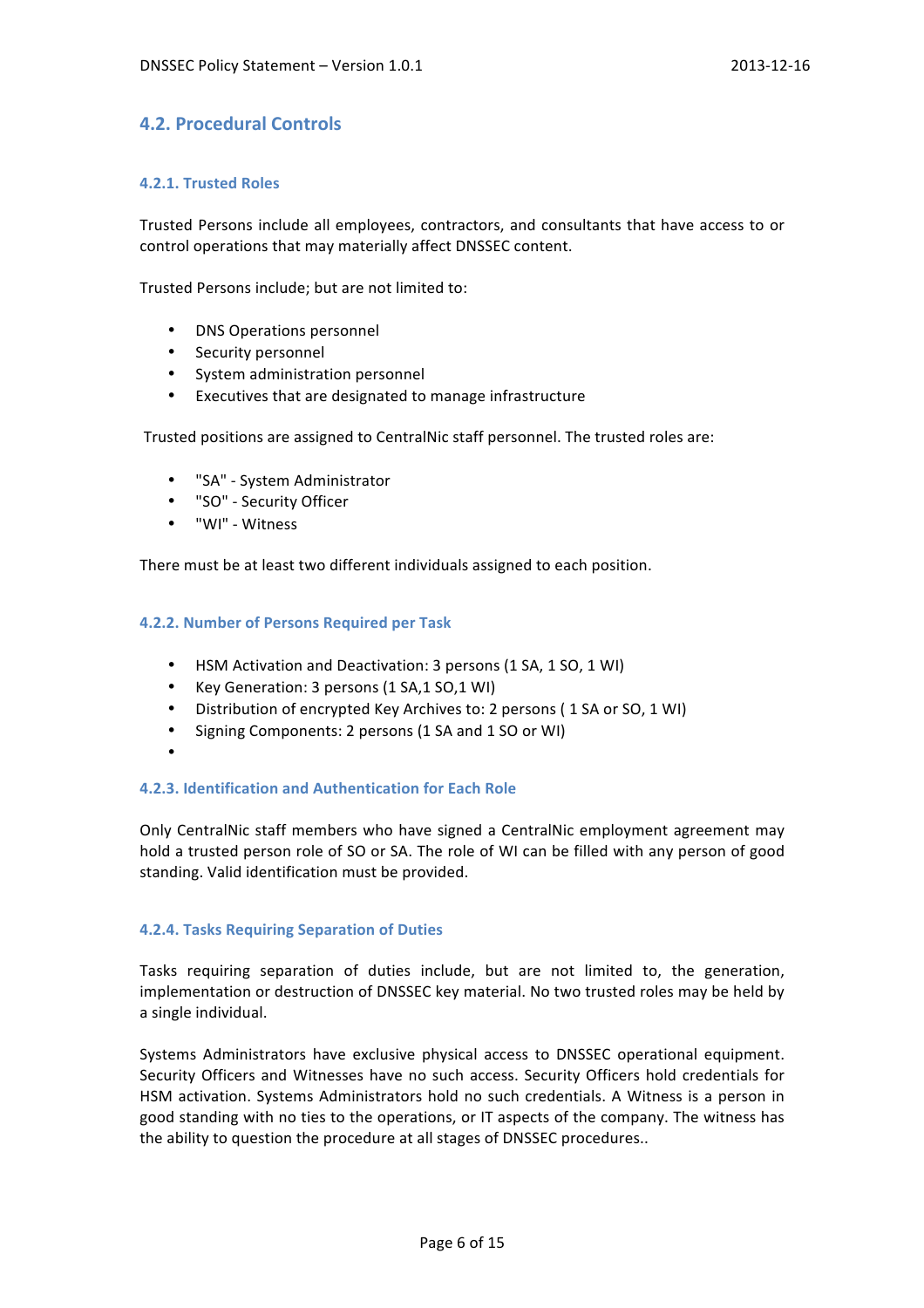## **4.3. Personnel Controls**

### **4.3.1. Qualifications, Experience and Clearance Requirements**

Candidates for any trusted role must demonstrate appropriate background knowledge and qualifications.

### **4.3.2. Background Check Procedures**

Background checks for candidates for SA and SO roles are carried out by the Human Resources department at CentralNic, and follow normal procedures for background checks on new hires. The witness has to be a person in good standing.

### **4.3.3. Training Requirements**

CentralNic provides its personnel with training upon hire as well as on-going training as needed to perform their job responsibilities competently and satisfactorily.

### **4.3.4. Job rotation frequency and sequence**

SA and SO roles are kept as stable and with the least amount of rotation possible by assignment to senior staff members where possible

### **4.3.5. Sanctions for unauthorized actions**

Any unauthorized action taken by a staff member will result in disciplinary action and possible criminal prosecution.

### **4.3.6. Contracting personnel requirements**

Personnel hired by CentralNic as contractors are subject to background checks and confidentiality agreements. Contractors must demonstrate appropriate qualifications.

### **4.3.7. Documentation supplied to personnel**

Personnel will be supplied with documentation required for their trusted role, including this DPS policy, audits performed in the past, plus all system administration documentation relevant to the DNSSEC signing solution.

## **4.4. Audit Logging Procedures**

CentralNic implements automatic log collection from CentralNic computer systems. Paper documentation relating to the execution of procedures is also collected for the purposes of auditing performance of those procedures.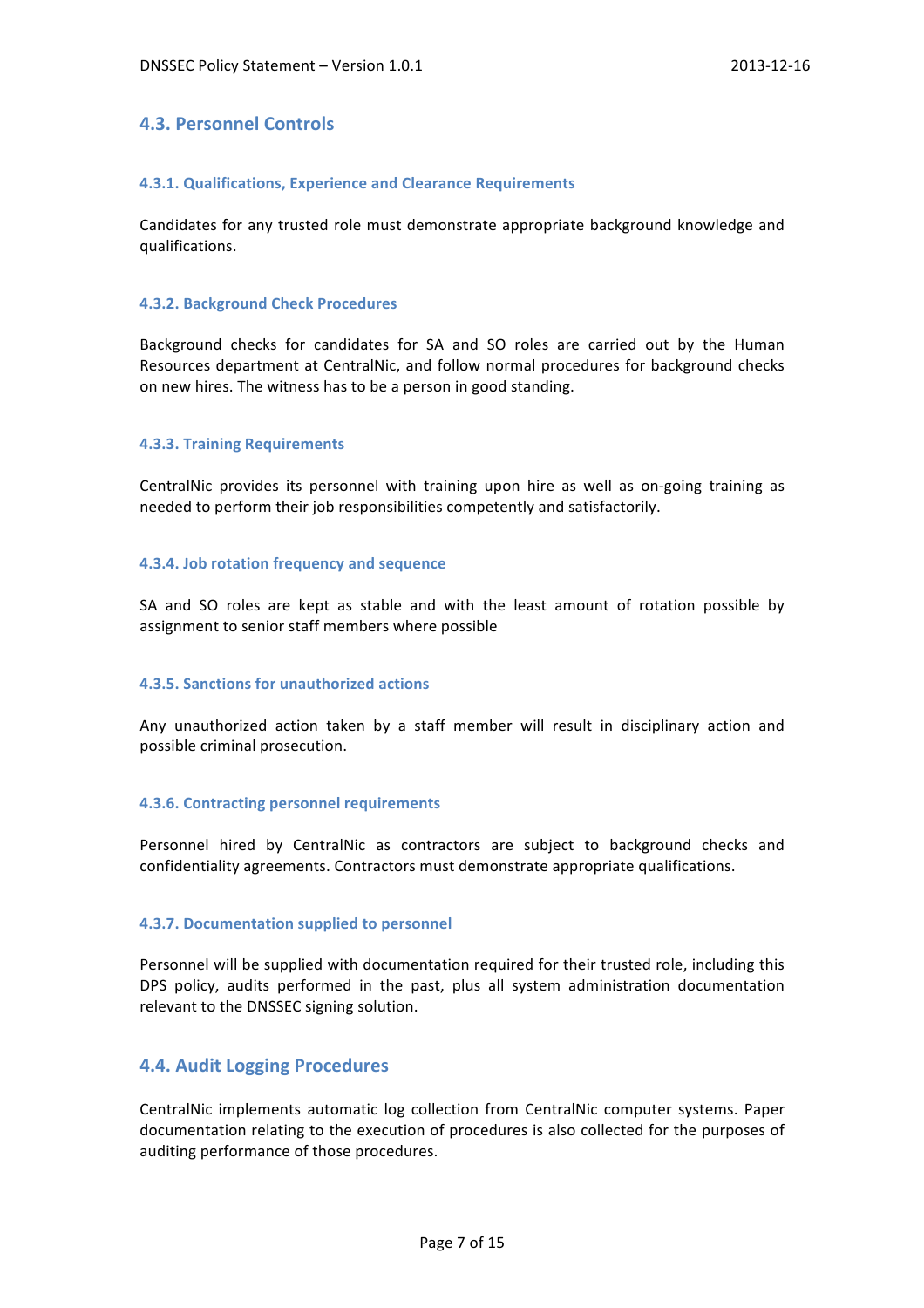### **4.4.1. Types of Events Recorded**

CentralNic manually or automatically logs critical events related to KSK and ZSK management.

CentralNic manually or automatically logs critical events related to system security and management.

Log entries include the following elements:

- Date and time of the entry based on NTP
- Identity of the entity making the journal entry
- Serial or sequence number of entry, for automatic journal entries
- Entry type and log level
- •

### **4.4.2. Frequency of Processing Log Information**

Logs are continuously analyzed through automatic and manual controls.

#### **4.4.3. Retention Period for Audit Log Information**

Electronic logs are retained on-line for one year. All log information collected is archived for at least three years.

### **4.4.4. Protection of Audit Log**

All audit log information is stored securely to protect against unauthorized viewing and manipulation.

### **4.4.5. Audit log backup procedures**

All audit log information is stored securely at multiple physically separate locations

### **4.4.6. Audit Collection System**

Automated audit data is generated and recorded at the application, network, and operating system level. Manually generated audit data is recorded by CentralNic personnel and stored using current methods for physical and fire protection.

### **4.4.7. Vulnerability Assessments**

All anomalies in the collected log information are investigated to analyze potential vulnerabilities.

## **4.5. Compromise and Disaster Recovery**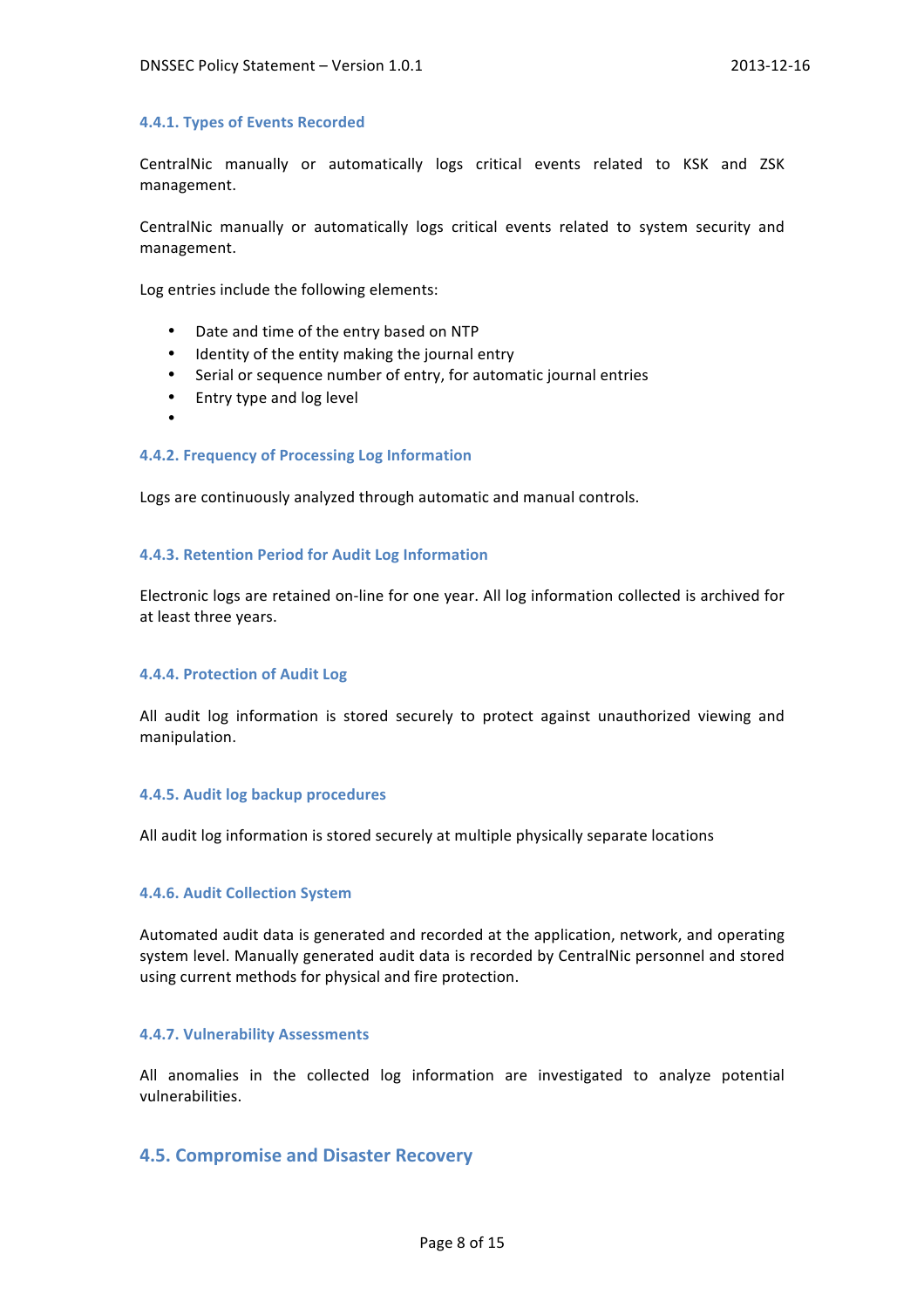### **4.5.1. Incident and Compromise Handling Procedures**

All actual and suspected events relating to security are defined as incidents. All incidents are handled according to CentralNic's standard procedures.

### **4.5.2. Corrupted Computing Resources, Software and/or Data**

Any defect which would result in the generation of inaccurate data will be caught before publication by the deployment of multiple, independent signing implementations that trigger an incident at any inconsistency.

### **4.5.3. Entity Private Key Compromise Procedures**

A suspected or actual ZSK compromise will be addressed by immediately removing the compromised ZSK from service, replacing it with a newly-generated or pre-generated replacement key. A suspected or actual KSK compromise will be addressed by immediately executing a controlled key rollover.

### **4.5.4. Business Continuity and IT Disaster Recovery Capabilities**

CentralNic's organisation-wide business continuity and IT disaster recovery plans include measures to ensure continuity of operation for registry and zone distribution systems including all DNSSEC signing components.

## **4.6. Entity Termination**

If operation of the registry is transferred to another party, CentralNic will participate in the transition so as to make it as smooth as possible according to the same rules and conditions as defined for registrant transfer and cooperation of DNSSEC operations.

# **5. Technical Security Controls**

### **5.1. Key Pair Generation and Installation**

### **5.1.1. Key Pair Generation**

Key generation takes place in a Hardware Security Module (HSM) that is managed by trained and specifically authorized personnel in trusted roles. The cryptographic modules are used for the Storage Master Key (SMK), KSK, and ZSK meet the requirements for FIPS-140-2 Level 3 and Common Criteria EAL4+. The SMK, KSK, and ZSK are generated in a key generation ceremony based on proven ceremony implementations as published by IANA and used for the root zone.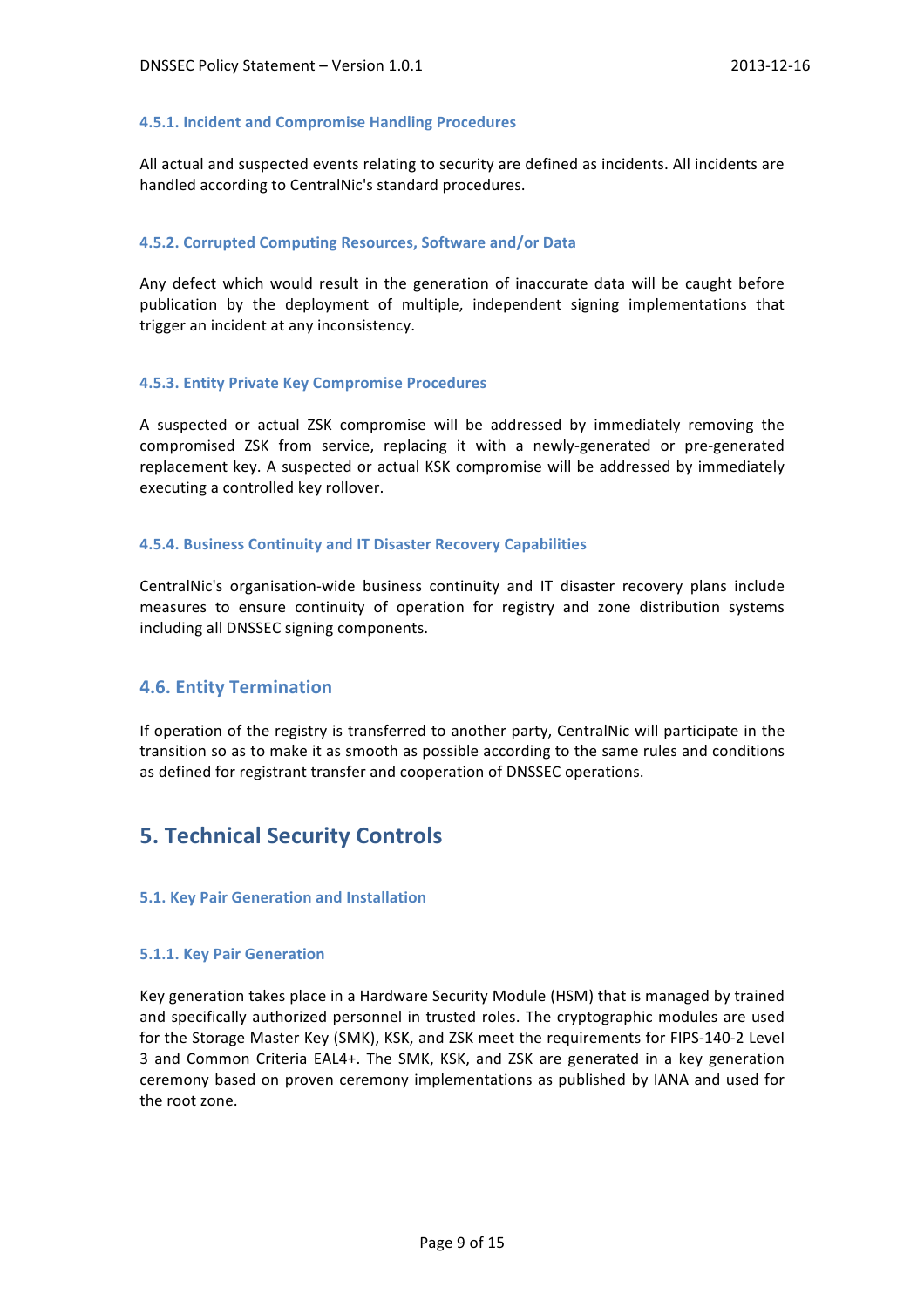### **5.1.2. Public Key Delivery**

One SA, one SO, and one WI must be present throughout the Public Key Delivery process. The public part of each generated KSK pair is exported from the key generation system and verified by the SA and the SO. The SO is responsible for publishing the public part of each generated KSK pair. The SA is responsible for ensuring that the keys that are published are the same as those that were generated. The WI ensures that all processes are followed and any anomalies are documented.

### **5.1.3. Public Key Parameters Generation and Quality Checking**

Key parameters, including the key length and the algorithm type, are verified by the SA, SO and the WI.

### **5.1.4. Key Usage Purposes**

Keys generated for DNSSEC are never used for any other purpose or outside the signing systems.

## **5.2. Private Key Protection and Cryptographic Module Engineering Controls**

All cryptographic operations are performed within FIPS-140 certified HSM's and no private keys are ever available in unprotected form outside an HSM.

### **5.2.1. Cryptographic Module Standards and Controls**

For KSK and ZSK key pair generation and signing, CentralNic uses hardware modules that are certified to FIPS 140-2 level 3 and Common Criteria EAL4+.

### **5.2.2. Private Key (M of N) Multi-Person Control**

CentralNic has implemented technical and procedural mechanisms that require participation of a minimum of three out of six trusted individuals to perform sensitive cryptographic operations.

### **5.2.3. Private Key Escrow**

Private components of zone KSK and ZSK are not escrowed.

### **5.2.4. Private Key Backup**

The key archive is encrypted with a Storage Master Key (SMK). The encrypted key archive and SMK are stored on Smart Card in a TL-30 rated safe, only accessible by an SO and Witness.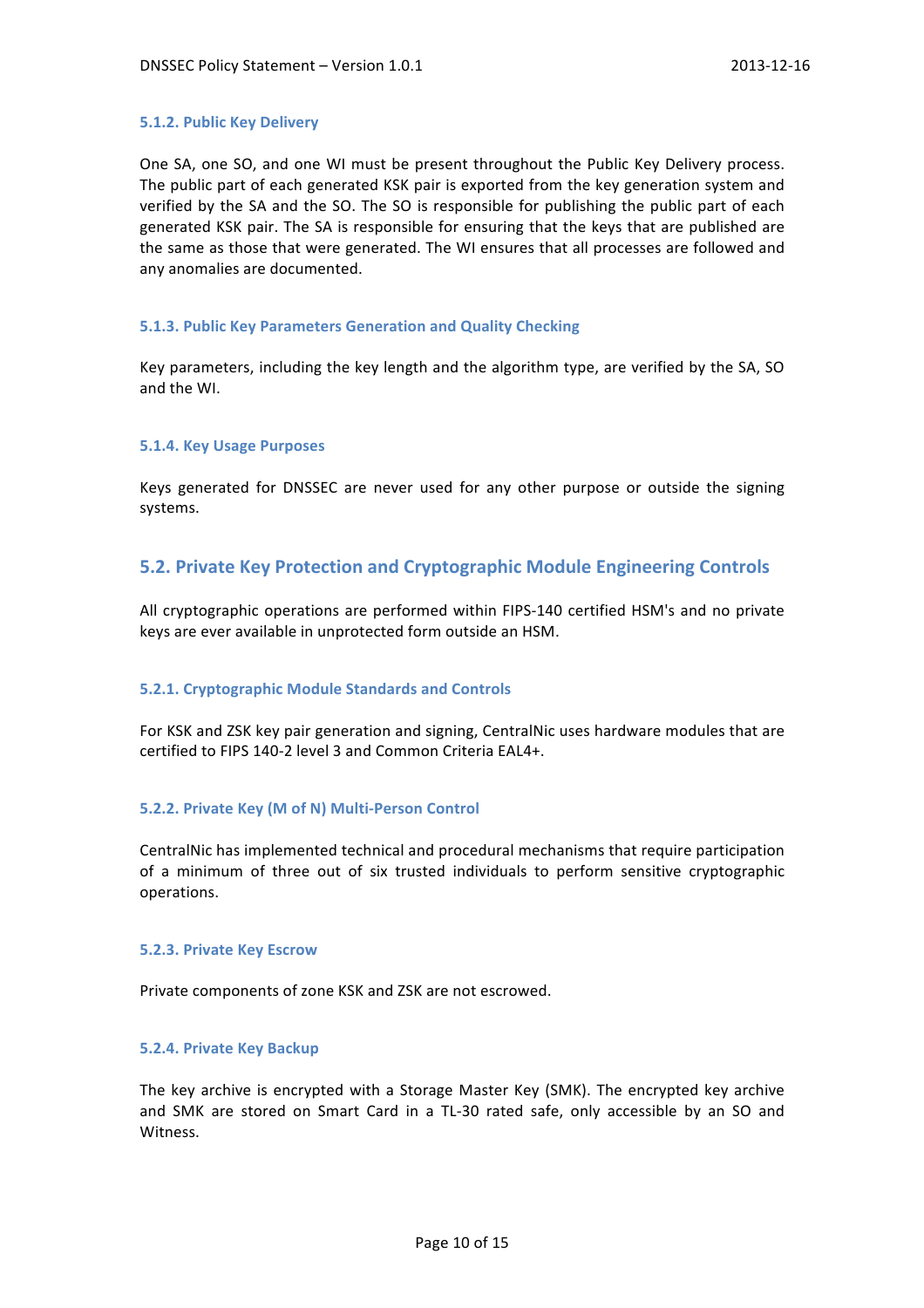### **5.2.5. Private Key Storage on Cryptographic Module**

Private keys do not leave the tamper-proof cryptographic module without first being encrypted with the SMK.

### **5.2.6. Private Key Archival**

KSK and ZSK key pairs do not expire, but are retired when superseded.

### **5.2.7. Private Key Transfer into or from a Cryptographic Module**

During the installation of each signing system a shared SMK is transferred via portable media to each HSM. Keys are transferred between HSM's in encrypted key archives stored on portable media.

### **5.2.8. Method of Activating Private Key**

Private keys are activated by putting an HSM on-line. Access to the HSM is provided by an SA; credentials for putting an HSM on-line are held by a SO. Ensuring no process violations occur is provided by the WI.

### **5.2.9. Method of Deactivating Private Key**

Private keys are deactivated by taking an HSM off-line, either by manipulation of the device by an SO or due to a power failure or tamper attempt.

### **5.2.10. Method of Destroying Private Key**

Private keys are not destroyed. After their useful life, keys are removed from the signing system. Tampering with an HSM destroys its contents. If there is any operational issue with an HSM, a controlled tamper will be performed before returning the HSM to the vendor.

### **5.3. Other Aspects of Key Pair Management**

Superseded KSK and ZSK will be never be reused to sign a resource record.

### **5.4. Activation Data**

The activation data are the credentials held by the SO to activate the HSM.

### **5.4.1. Activation Data Generation and Installation**

Each SO is responsible for specifying a PIN, which is used in conjunction with a physical token. The PIN is known only to the SO that specified it. Physical tokens are stored with the HSM they are intended to be used with.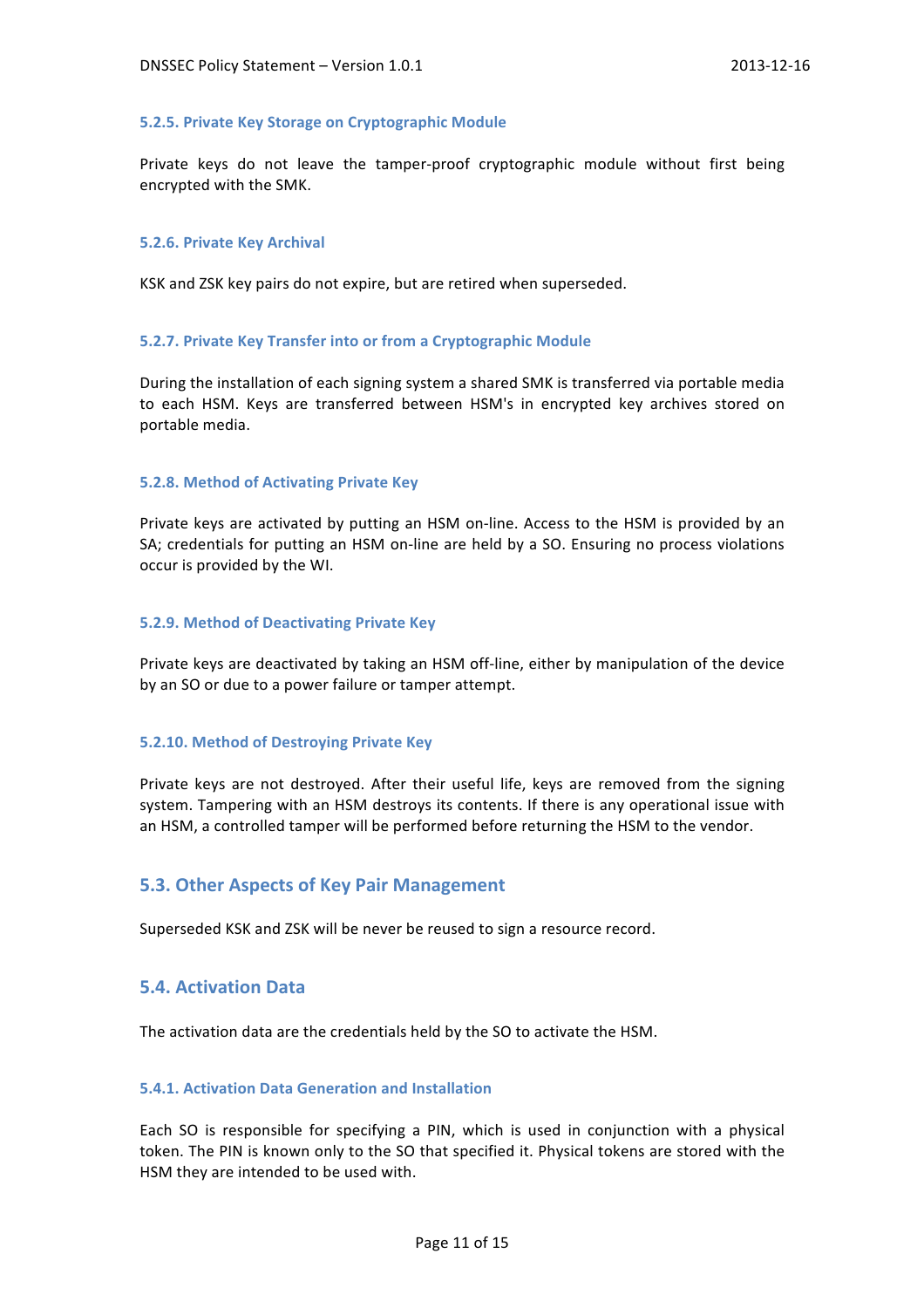### **5.4.2. Activation Data Protection**

Each SO is responsible for protecting their PIN in a secure fashion. If there is suspicion that a PIN has been compromised, the SO concerned must immediately change it.

### **5.4.3. Other aspects of activation data**

There are no other aspects of activation data.

### **5.5. Computer Security Controls**

All production computer systems are housed in secure facilities. Physical access to computer systems is limited to authorized personnel. Remote (network) access to signing systems is only possible via an authenticated VPN connection by an SA. All attempts to access computer systems, successful and unsuccessful, are logged.

## **5.6. Network Security Controls**

CentralNic's DNSSEC signing infrastructure is logically separated from other components. This separation prevents network access except through defined application processes. CentralNic uses firewalls to protect the DNSSEC signing network from both internal and external intrusion. The network that connects signing systems to HSMs is wholly contained within a locked cabinet that houses the signing systems and HSMs.

All data transfers between signing systems and distribution and validation systems are initiated by the signing system. It is not possible to transfer data to or from a signing system using a transaction initiated from a remote host. Addiionally, firewalls are deployed

### **5.7. Timestamping**

All DNSSEC components are time-synchronised to diverse, reputable time servers using authenticated NTP.

## **5.8. Life Cycle Technical Controls**

All software deployed on production systems can be traced to change management tickets.

The signer system is designed to require a minimum of maintenance. Updates critical to the security and operations of the signer system from the vendors will be applied after formal testing and approval.

Critical hardware components of the signer system (HSM) will be procured directly from the manufacturer and transported in tamper-evidence bags to their destination in the secure facility. All hardware will be decommissioned well before the specified lifetime expectancy.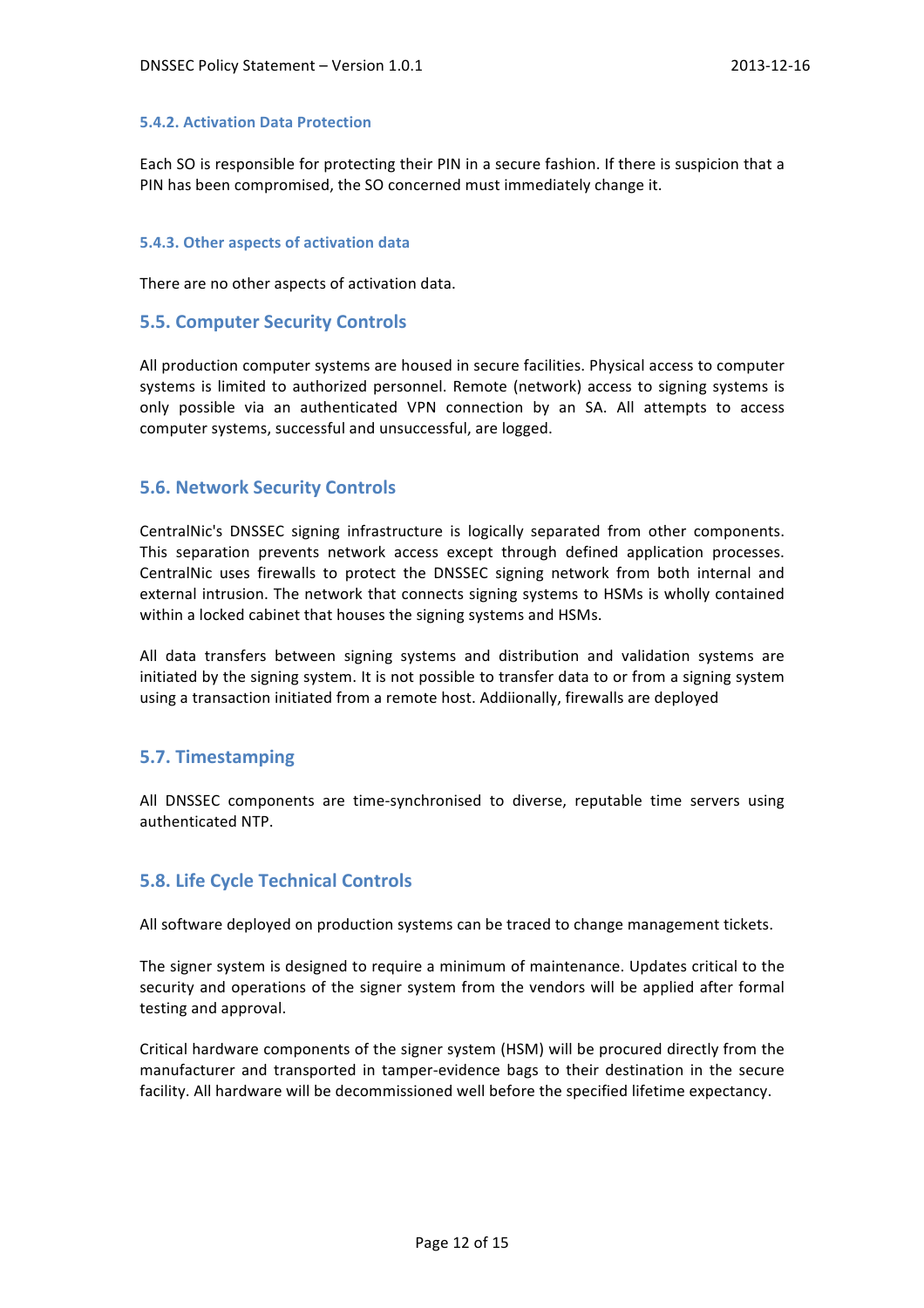# **6. Zone Signing**

## **6.1. Key Lengths and Algorithms**

KSK Algorithm: RSASHA256 KSK Length: 2048 bits ZSK Algorithm: RSASHA256 ZSK Length: 1024 bits

# **6.2. Authenticated Denial of Existence**

Authenticated denial of existence will be provided through the use of NSEC3 records without OPT-OUT.

# **6.3. Signature Format**

Zone KSK and ZSK signatures are generated using RSA over SHA256 (RSASHA256).

# **6.4. Key Roll-over**

ZSK rollovers are carried out at least every 90 days. ZSKs are pre-published and postpublished for at least 7 days,

If a ZSK is believed to be compromised, the ZSK will be published for at most 2 days after the emergency rollover.

KSK rollover is carried out once every year or as revised based on events.

KSKs are pre-published and post-published for at least 30 days.

If a KSK is believed to be compromised, an emergency rollover rollover of the KSK will result in the old key still being published in the one for 7 days.

## **6.5. Signature Lifetime and Re-Signing Frequency**

Resource Record sets (RRSets) are signed with ZSKs with a validity period between six and eight days, using jittered signature lifetime periods and re-signed when the validity period would become less then 6 days

## **6.6. Verification of Resource Records**

Each zone is signed and validated before the signed zone is distributed to name servers using cryptographic software from at least two independent implementations

Orphaned glue records will be removed from the zone prior to signing.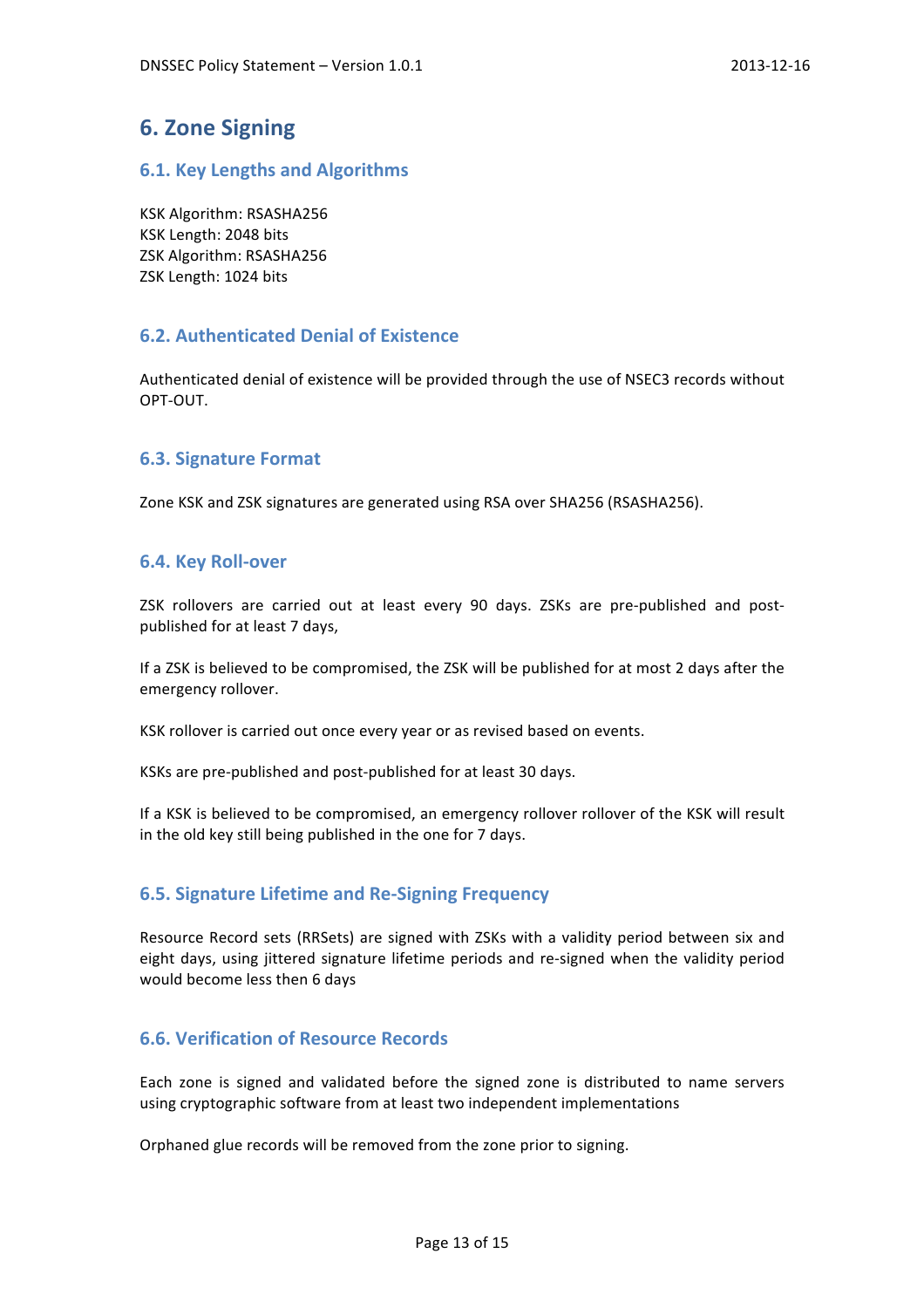### **6.7. Resource Records Time-to-Live**

The following time-to-live parameters will be used:

SOA: 86400 seconds (24 hours) DNSKEY: 43200 seconds (12 hours) NS, A, AAAA: 86400 seconds (24 hours) RRSIG: inherited from signed RRSet DS: 86400 seconds (24 hours) NSEC3: 3600 seconds (1 hour)

# **7. Compliance audit**

Audits are conducted using stored audit information to ensure system integrity and procedural compliance of all procedures related to the DNSSEC signing system.

## **7.1. Frequency of entity compliance audit**

CentralNic conducts audits at least annually and will conduct more frequent audits in the event of system changes, outages, anomalies or significant staff changes.

## **7.2. Identity and qualifications of auditor**

CentralNic compliance audits are performed by firms that have a well known proficiency in security and DNSSEC.

## **7.3. Auditor's relationship to audited party**

CentralNic will appoint an external auditor who is responsible for the audit's implementation.

### **7.4. Topics covered by audit**

Each audit will include a review of events which occurred during a specified audit period. The auditor will ensure that CentralNic is informed and prepared prior to the audit.

### **7.5. Actions taken as a result of deficiency**

CentralNic will take immediately action to resolve deficiencies found by an audit.

# **7.6. Communication of results**

Results of each audit will be provided to CentralNic in a written report no later than 14 days following the completion of the audit.